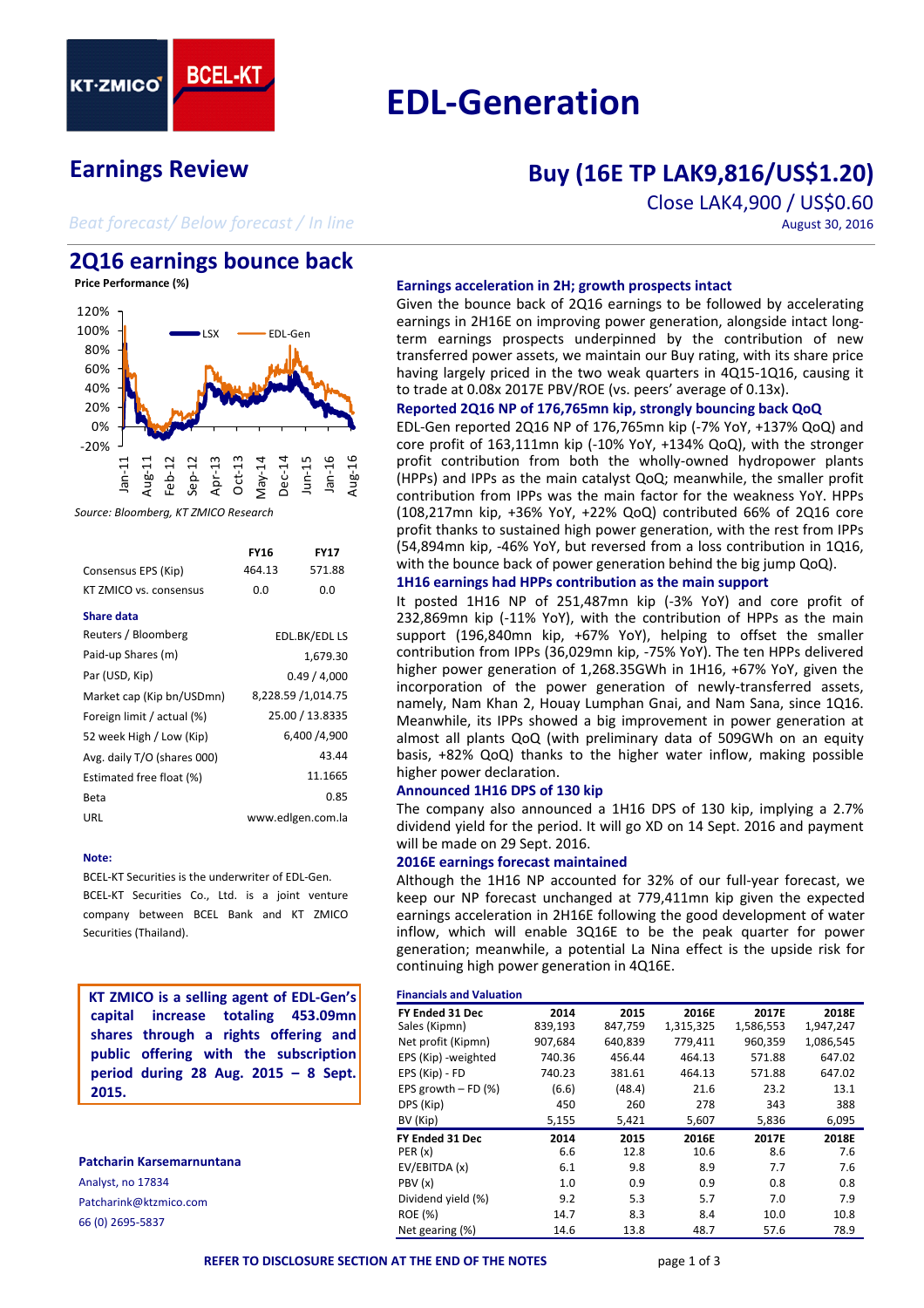#### **Figure 1: EDL‐Gen's 2Q16 and 1H16 earnings review**

| Unit: mnkip              | <b>2Q15</b> | 1Q16       | <b>2Q16</b> | %<br><b>YoY</b> | %<br>QoQ | 1H15       | 1H16       | %<br>YoY | 2015       | 2016E      | %<br>YoY | %<br><b>YTD</b> |
|--------------------------|-------------|------------|-------------|-----------------|----------|------------|------------|----------|------------|------------|----------|-----------------|
| <b>Electricity sales</b> | 179,215     | 286,318    | 278,678     | 55.5            | (2.7)    | 321,497    | 564,996    | 75.7     | 847,759    | 1,315,325  | 55.2     | 43.0            |
| Cost of sales            | (57, 739)   | (139, 444) | (114, 840)  | 98.9            | (17.6)   | (121, 071) | (254, 284) | 110.0    | (269, 374) | (397, 561) | 47.6     | 64.0            |
| Gross profit             | 121,476     | 146,874    | 163,838     | 34.9            | 11.6     | 200,426    | 310,712    | 55.0     | 578,385    | 917,764    | 58.7     | 33.9            |
| Profit from associates   | 102,059     | (18, 865)  | 54,894      | (46.2)          | nm       | 144,207    | 36,029     | (75.0)   | 286,218    | 318,592    | 11.3     | 11.3            |
| Other income             | 8,946       | 3,388      | 1,793       | (80.0)          | (47.1)   | 11,436     | 5,181      | (54.7)   | 16,198     | 11,223     | (30.7)   | 46.2            |
| Exchange gains (loss)    | 8,218       | 4,964      | 13,654      | 66.1            | 175.1    | (3, 313)   | 18,618     | nm       | (9, 975)   | (351)      | (96.5)   | nm              |
| <b>Total revenue</b>     | 298,438     | 275,805    | 349,019     | 16.9            | 26.5     | 473,827    | 624,824    | 31.9     | 1,140,200  | 1,644,790  | 44.3     | 38.0            |
| Gain before expenses     | 240,699     | 136,361    | 234,179     | (2.7)           | 71.7     | 352,756    | 370,540    | 5.0      | 870,826    | 1,247,229  | 43.2     | 29.7            |
| Admin. expenses          | (31, 275)   | (22, 720)  | (20, 697)   | (33.8)          | (8.9)    | (52, 955)  | (43, 417)  | (18.0)   | (121, 027) | (146, 911) | 21.4     | 29.6            |
| Finance costs            | (9, 541)    | (28, 477)  | (22, 862)   | 139.6           | (19.7)   | (28, 313)  | (51, 339)  | 81.3     | (61, 937)  | (260, 713) | 320.9    | 19.7            |
| Income tax               | (9,889)     | (10, 442)  | (13, 855)   | 40.1            | 32.7     | (12, 923)  | (24, 297)  | 88.0     | (39, 954)  | (60, 193)  | 50.7     | 40.4            |
| Net profit               | 189,994     | 74,722     | 176,765     | (7.0)           | 136.6    | 258,565    | 251,487    | (2.7)    | 640,839    | 779,411    | 21.6     | 32.3            |
| Core profit              | 181,776     | 69,758     | 163,111     | (10.3)          | 133.8    | 261,878    | 232,869    | (11.1)   | 650,814    | 779,762    | 19.8     | 29.9            |
| EPS (weighted)           | 155.0       | 44.50      | 105.26      | (32.1)          | 136.6    | 210.90     | 149.76     | (29.0)   | 456.44     | 464.13     | 1.7      | 32.3            |
| GPM* (%)                 | 67.8        | 51.3       | 58.8        |                 |          | 62.3       | 55.0       |          | 70.3       | 71.4       |          |                 |
| EBITDA margin (%)        | 86.9        | 88.7       | 83.8        |                 |          | 83.8       | 86.0       |          | 84.9       | 87.5       |          |                 |
| Net profit margin (%)    | 63.7        | 27.1       | 50.6        |                 |          | 54.6       | 40.2       |          | 56.2       | 47.4       |          |                 |
| <b>ROE</b> (%)           | 12.0        | 3.3        | 7.7         |                 |          | 8.3        | 5.5        |          | 8.3        | 8.4        |          |                 |
| Debt/Equity ratio (x)    | 0.38        | 0.26       | 0.72        |                 |          | 0.38       | 0.72       |          | 0.27       | 0.77       |          |                 |

Note: \*GPM (gross profit margin) = gross profit from operation / electricity sales

*Source: KT ZMICO Research*

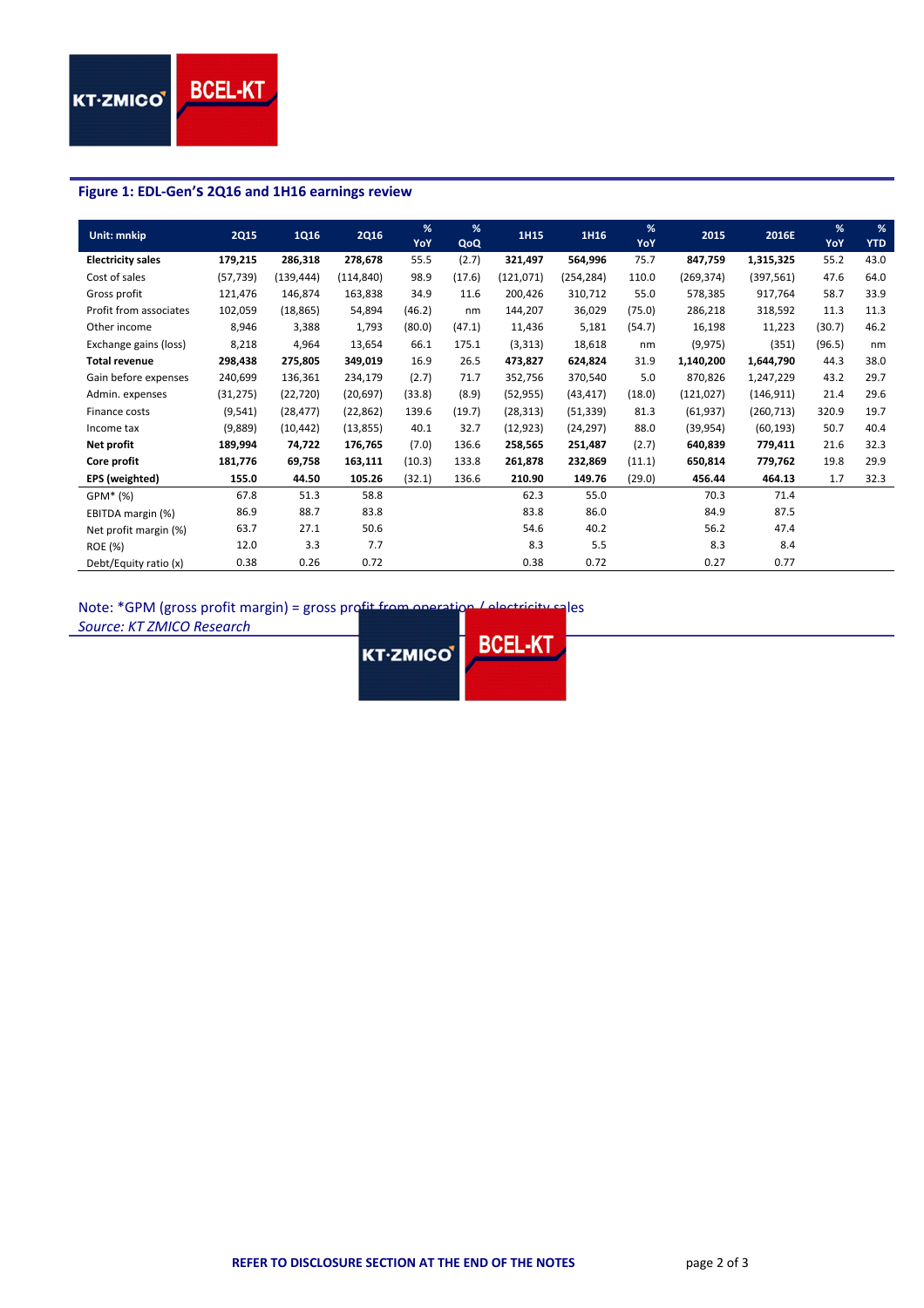**KT-ZMICO** 

#### **Note:**

- **KT ZMICO has two major shareholders, Krungthai Bank PLC (KTB) and Seamico Securities PLC (ZMICO). Therefore,** prior to making investments in the securities of KTB and ZMICO, investors should consider the risk factors **carefully.**
- An executive of KT ZMICO Securities is also a board member of BCP, BTC, CI, CPI, KBS, MAJOR, MK, PACE, PSL, SVH, **VNG, ZMICO, SAWAD, TFG.**
- **A management member of KT ZMICO Securities is also a board member of BTC and NFC.**
- KT ZMICO is a financial advisor for U, LOXLEY, ZMICO, MAKRO, CPALL, SAFARI, PACE, PLE, TPOLY, M-CHAI, CI, **EARTH, CWT.**
- **KT ZMICO is a co‐underwriter of ALT, EKH, RJH, BCPG.**

| <b>Corporate Governance Report (CGR)</b> |                              |         | Source: Sec, Thai Institute of Directors Association (IOD) |
|------------------------------------------|------------------------------|---------|------------------------------------------------------------|
|                                          | Excellent (scores: 90 - 100) |         | Satisfactory (scores: $60 - 69$ )                          |
|                                          | Very Good (scores: 80 - 89)  |         | Pass (scores: $50 - 59$ )                                  |
|                                          | Good (scores: $70 - 79$ )    | No Logo | N/A (scores: below 50)                                     |

#### **Anti‐corruption Progress Indicator**

**BCEL-K1** 

- Source: Sec, Thailand's Private Sector Collective Action Coalition Against Corruption programme (Thai CAC)
- **Level 1 (Committed) :** Organization's statement or board's resolution to work against corruption and to be in compliance with all relevant laws.
- **Level 2 (Declared) :** Public declaration statement to participate in Thailand's private sector Collective Action Coalition Against Corruption (CAC) or equivalent initiatives
- **Level 3 (Established) :** Public out preventive measures, risk assessment, communication and training for all employees, including consistent monitoring and review processes
- **Level 4 (Certified) :** Audit engagement by audit committee or auditors approved by the office of SEC, and receiving certification or assurance by independent external assurance providers (CAC etc.)
- **Level 5 (Extended) :** Extension of the anti‐corruption policy to business partners in the supply chain, and disclosure of any current investigations, prosecutions or closed cases
- **Insufficient or not clearly defined policy**
- **Data not available / no policy**

#### **DISCLAIMER**

This document is produced using open sources believed to be reliable. However, their accuracy and completeness cannot be guaranteed. The statements and opinions herein were formed after due and careful consideration for use as information for the purposes of investment. The opinions contained herein are subject to change without notice. This document is not, and should not be construed as, an offer or the solicitation of an offer to buy or sell any securities. The use of any information contained in this document shall be at the sole discretion and risk of the user.

#### **KT ZMICO RESEARCH – RECOMMENDATION DEFINITIONS**

BUY: Expecting positive total returns of 15% or more **OVERWEIGHT**: The industry, as defined by the analyst's over the next 12 months

to +15%; returns expected to exceed market returns **NEUTRAL:** The industry, as defined by the analyst's coverage over a six‐month period due to specific catalysts

UNDERPERFORM: Expecting total returns between primary market index over the next 12 months. catalysts

**SELL:** Expecting negative total returns of 10% or more over the next 12 months

#### **STOCK RECOMMENDATIONS SECTOR RECOMMENDATIONS**

**OUTPERFORM:** Expecting total returns between -10% primary market index by at least 10% over the next 12 months. coverage universe, is expected to outperform the relevant

universe, is expected to perform in line with the relevant

-10% to +15%; returns expected to be below market **UNDERWEIGHT:** The industry, as defined by the analyst's returns over a six-month period due to specific coverage universe, is expected to underperform the relevant primary market index by 10% over the next 12 months.